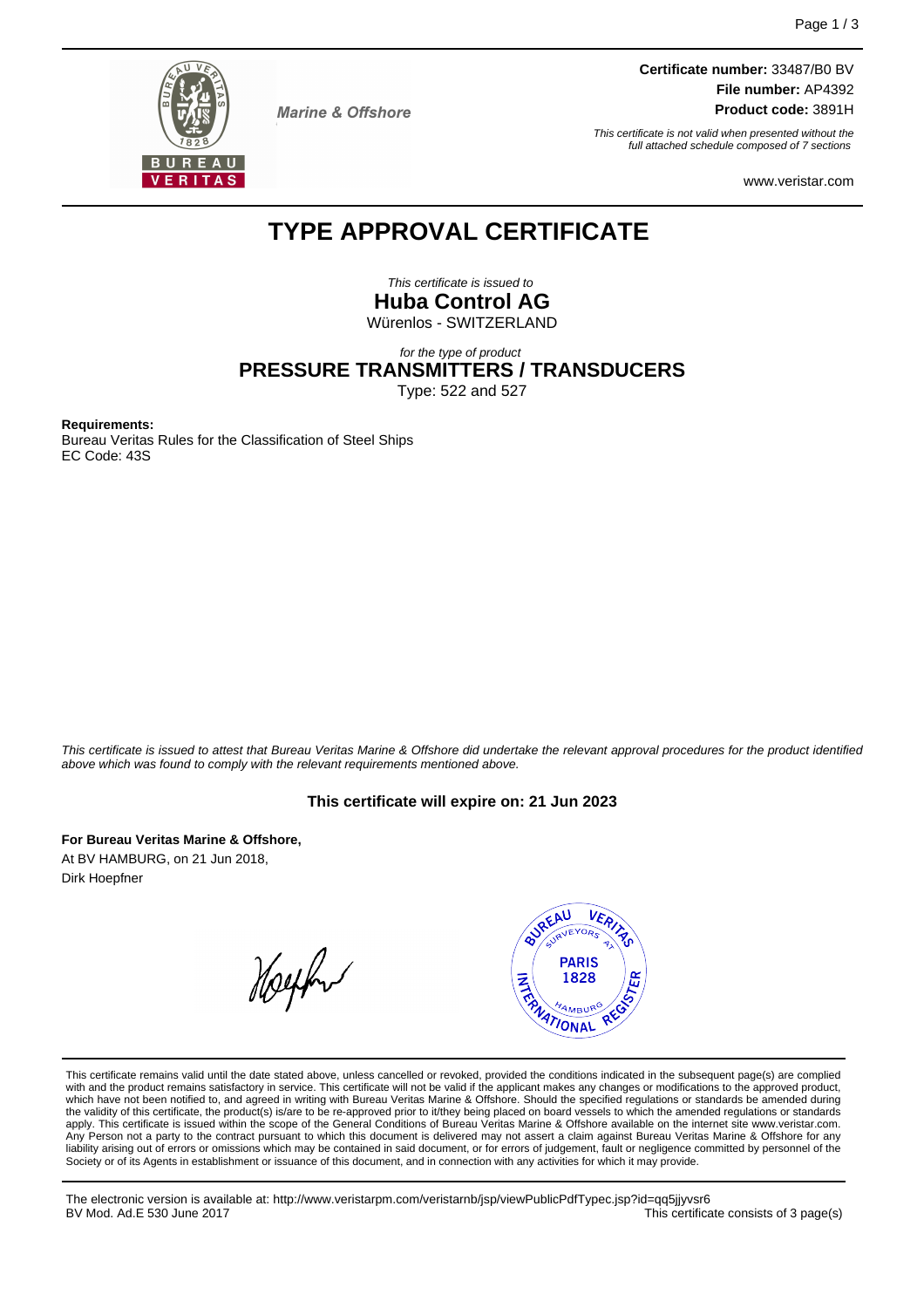# **THE SCHEDULE OF APPROVAL**

#### **1. PRODUCT DESCRIPTION:**

The series **522...** and **527...** are pressure transmitter for absolute and relative pressure of gases and liquids.

#### **1.1 - Main characteristics:**

Rated Voltage: 24V DC Output: 4-20mA, 0-10V Degree of protection: IP65

#### **1.2 - Variants:**

Type: 522. 9 **aa** S0 **b c ddd**; (0-2.5bar up to 0-600bar) Type: 527. **a bb c** 0 **d e fff**; (0-1bar up to 0-60bar) **aa** = Measuring range (bar, psi, MPA) 14, 15, 17, 30, 31, 32, 33, 40, 41, 42, 43, 54, 55 B4, B5, B7, C1, C2, C3, D0, D1, D2, D3, E4, E5 G4, G5, G7, H0, H1, H2, H3, K0, K1, K2, K3, L4, L5  $$ 2, 3, 4 **c** = Electrical connection 1, 3, M, L **ddd** = process connection K01, 201, 301, 401, 801, 901, D01, E01

**a** = Measuring methode 8, 9  $$ 11, 12, 14, 15, 17, 30, 31, 32, 33, 40 B1, B2, B4, B5, B7, C0, C1, C2, C3, D0 G1, G2, G4, G5, G7, H0, H1, H2, H3, K0 **c** = Sealing material 0, 1, 2  $\mathbf{d}$  = Output signal 2, 3, 4 **e** = Electrical connection 1, 3, M, L **fff** = process connection D11, E11, K11, 211, 311, 411, 811, 911

#### **2. DOCUMENTS AND DRAWINGS:**

- Data sheets: Huba Control type 522 dated 09/2016 Rev. B; Huba Control type 527 dated 12/2017 Rev. A

- Drawings: 304356, 304521, 304523, 304553, 304557, 304672, 304789, 304806, 304809, 304855, 304856, 304857, 304865 **-** Electrosuisse: SEV 10 ATEX 0145 dated 20.10.2015

#### **3. TEST REPORTS:**

- Brodarski Institute: YQ01-02-260 dated 2011-06-10
- **-** HUBA Control: Prüfbericht EMV Qualifikationsprüfungen 0-10V, 4-20mA, ATEX dated 27.05.2011
- **-** SGS Germany GmbH: E0UG0001 dated Jun 29, 2011
- **-** SIEMENS AG: A5E03643148A dated 17.06.2011; A5E03643148D dated 29.06.2011; GL\_P2XY\_3 dated 28.06.2011;
- K004150\_01\_2012\_E\_B01 dated 02/28/12; K004150\_01\_2012\_E\_C01 dated 02/29/12
- **-** VDE: FG43-1-151466 dated 2011-06-28

## **4. APPLICATION/LIMITATION:**

- 4.1 Bureau Veritas Rules and Regulations for the Classification of Steel Ships
- 4.2 Approval valid for ships intended to be granted with the following additional class notations: **AUT-UMS, AUT-CCS, AUT-PORT and AUT-IMS.**
- 4.3 **-** Bureau Veritas Environmental Category, **EC Code: 43S**
- 4.4 The equipment fulfils the EMC requirements for installation on the Power distribution zone.
- 4.5 The installation shall comply with the Manufacturer's recommendation described in the above-referenced documentation.

## **5. PRODUCTION SURVEY REQUIREMENTS:**

5.1 - The above mentioned products are to be supplied by **HUBA Control AG** in compliance with the type described in this certificate.

5.2 - This type of product is within the category HBV of Bureau Veritas Rule Note NR320 and as such does not require a BV product certificate.

5.3 - **HUBA Control AG** has to make the necessary arrangements to have its works recognised by Bureau Veritas in compliance with the requirements of NR320 for HBV products:

#### **HUBA CONTROL AG Industriestr. 17 5436 Würenlos SWITZERLAND**

5.4 - Equipment is to be supplied with manual(s) for installation, use and maintenance.